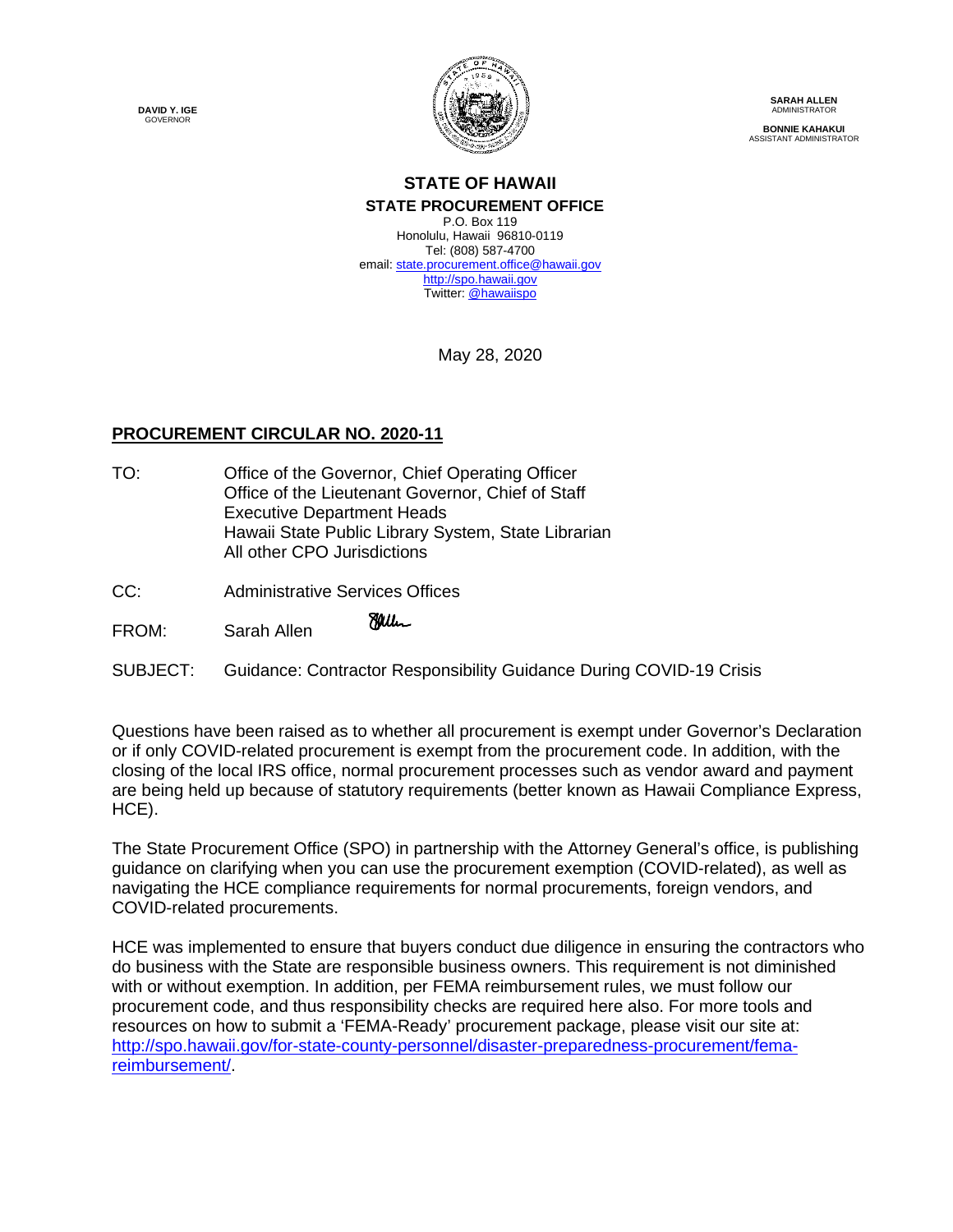The purpose of this procurement circular is twofold:

- To provide clarity on what procurements are exempt under the COVID19 disaster, and
- To introduce SPO-080 a contractor responsibility check list to verify vendor responsibility.

# **I. Is Your Procurement Exempt from the Procurement Code?**

On March 4, 2020, the Governor's Emergency Proclamation relating to COVID-19 temporarily suspended section 103-53 and chapters 103D and 103F, Hawaii Revised Statutes (HRS). This suspension continued with subsequent supplementary proclamations; the latest being the Governor's 8th Supplementary Proclamation issued on May 18, 2020.

To clarify the application and extent of the temporary suspension of these statutes, as applied to government purchasing, the State Procurement Office, in consultation with the Department of the Attorney General, provides the following guidelines.

### PURPOSE OF THE SUSPENSION

The suspension of the procurement statutes is intended to allow "county and state agencies to provide emergency relief and engage in emergency management functions as defined in section 127A-2, Hawaii Revised Statutes…." The definition of "emergency management functions" means "those tasks required to prepare for and carry out actions to prevent, prepare for, respond to, mitigate, and recover from emergencies and disasters, and includes management of resources, personnel, and facilities and administration of economic controls as needed to provide relief in anticipation of, during, or after emergencies or disasters."

The suspension of the procurement statutes does not prohibit agencies from conducting their normal agency procurements following the procedures in chapters 103D and 103F, HRS.

### APPLICATION OF THE SUSPENSION

Agencies should be following all procurement laws at this time unless following the procurement laws impede the agency's ability to "prevent, prepare for, respond to, mitigate, and recover from" the COVID-19 emergency. There are limited circumstances which justify use of the procurement laws suspension. Some examples are:

- Agency needs to procure COVID-related goods or services and the agency cannot prepare for and respond to the emergency if it follows regular procurement procedures.
- Agency needs to procure non COVID-related goods or services necessary for the agency to continue agency functions, but the agency cannot comply with regular procurement procedures due to the emergency.
- Emergency funding, such as CARES Act funding, will be lost because the award of the contract cannot be made within the funding deadline if the agency follows regular procurement procedures.
- Agency is contracting for COVID-related goods with a foreign vendor who cannot obtain the Hawaii Compliance Express certificate at this time.